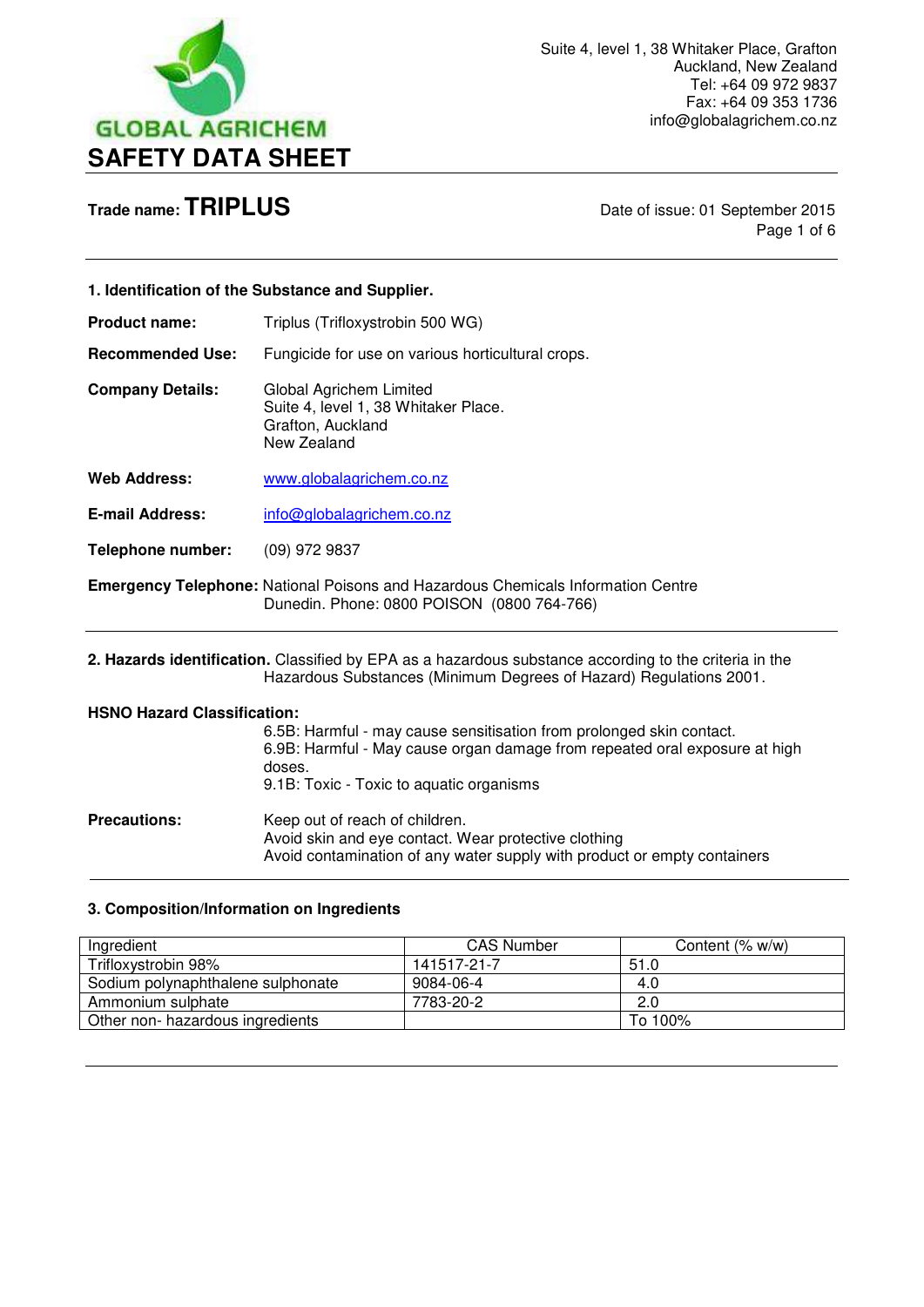

Page 2 of 6

#### **4. First aid measures**

| <b>First Aid:</b>            | For advice contact the National Poisons Centre 0800 POISON (0800 764 766) or a<br>doctor.                                                                                                              |
|------------------------------|--------------------------------------------------------------------------------------------------------------------------------------------------------------------------------------------------------|
| Inhalation:                  | Remove patient to fresh air. Lie patient down and keep warm and rested. Seek<br>medical advice if feeling unwell.                                                                                      |
| Ingestion:                   | Never give anything by mouth to an unconscious person. If swallowed do NOT<br>induce vomiting. Seek medical advice immediately.                                                                        |
| <b>Skin Contact:</b>         | Immediately flush body and clothes with large amounts of water. Remove<br>contaminated clothing and footwear. Wash affected areas with soap and water. Seek<br>medical advice if sensitisation occurs. |
| <b>Eye Contact:</b>          | Flush eyes with plenty of water for 15 minutes holding eyelids open if necessary.<br>Seek medical advice if irritation persists.                                                                       |
| <b>First Aid Facilities:</b> | No specific facilities required. Standard emergency equipment must be available.                                                                                                                       |
| <b>Advice to Doctor:</b>     | Treat symptomatically. No specific antidote.                                                                                                                                                           |

#### **5. Fire-fighting measures**

**Fire/Explosion hazard:** Non-flammable

**Suitable extinguishing media:** Water spray, foam, dry chemical carbon dioxide or sand.

**Hazards from combustion:** In a fire, formation of hydrogen cyanide, hydrogen fluoride, carbon monoxide and nitrogen oxides can be expected.

**Special protective equipment for fire fighters:** Wear full protective clothing and self-contained breathing apparatus.

**Special fire-fighting methods:** Keep upwind. Do not allow run-off from firefighting to enter sewage, effluent systems, drains or water courses.

**Hazchem Code:** 2Z

#### **6. Accidental release measures**

**Spills and Disposal:** Exclude non-essential people from the area. Wear suitable protective clothing. Contain the spill and sweep up solids without generating dust (use water to dampen). Contain and absorb liquid spills with absorbent material (e.g. sand, soil or absorbent granules) and place in waste containers. If spill does enter waterways, contact the local authority.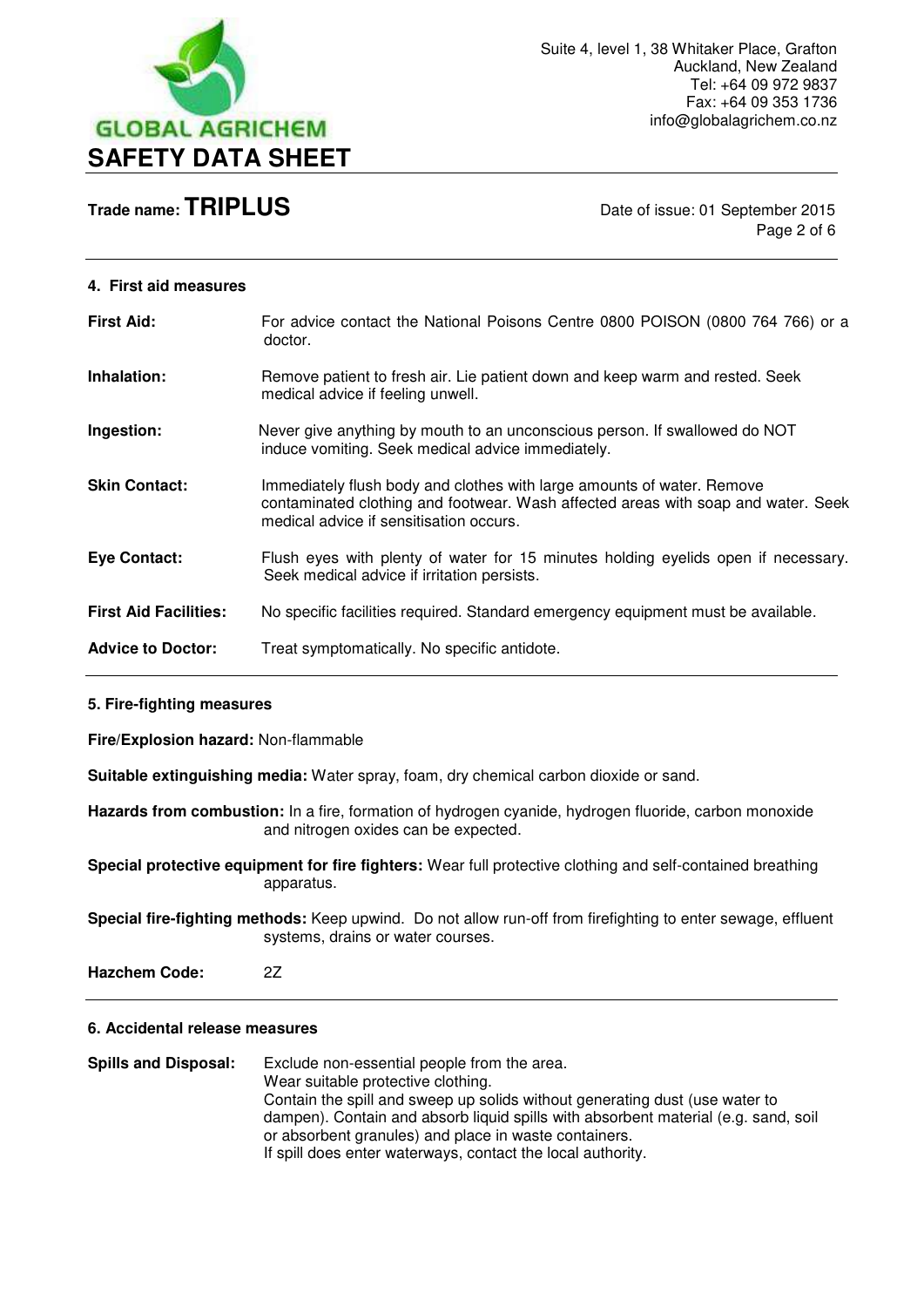

Page 3 of 6

Collect the absorbed spill in an appropriate sealable container for disposal in an approved landfill. Decontaminate the spill area with detergent and water. Absorb with inert material and dispose of waste safely in an approved landfill.

**Personal Protection:** Ensure suitable personal protection (PPE). Wear eye protection, chemically resistant gloves boots and overalls.

**Environmental precautions:** Prevent washings from entering surface water drains or waterways.

#### **7. Handling and storage**

#### **Precautions for safe handling:**

Avoid skin and eye contact and inhalation of spray mist Approved handler: This product must be under the control of an approved handler during use. When using, do not eat, drink or smoke. Wash face and hands before eating, drinking or smoking

#### **Conditions for Safe Storage:**

Keep out of reach of children. Store in the original container tightly closed in a locked dry cool area away from foodstuffs. Storage must be in accordance with the current version of NZS 8409 Management of Agrichemicals.

#### **8. Exposure controls/personal protection**

**Occupational exposure limit values:** No EELs, TELs or WES have been set for this product.

**Engineering controls:** No special requirements. Product is used outdoors. Handle in well ventilated areas. Generally, natural ventilation is adequate.

**Personal Protective Equipment:** When opening the container, preparing the spray or applying the product, wear safety goggles, chemically resistant gloves, cotton overalls (worn outside rubber boots) and where exposed to spray mist, a respirator (organic vapour and particulate matter).

**Hygiene Measures:** Do not eat, drink or smoke while using the product. Remove protective clothing and wash hands and face thoroughly before meals and after work. Wash protective clothing daily after work.

#### **9. Physical and chemical properties**

| Appearance: | Solid - granule |
|-------------|-----------------|
| Colour:     | Light brown     |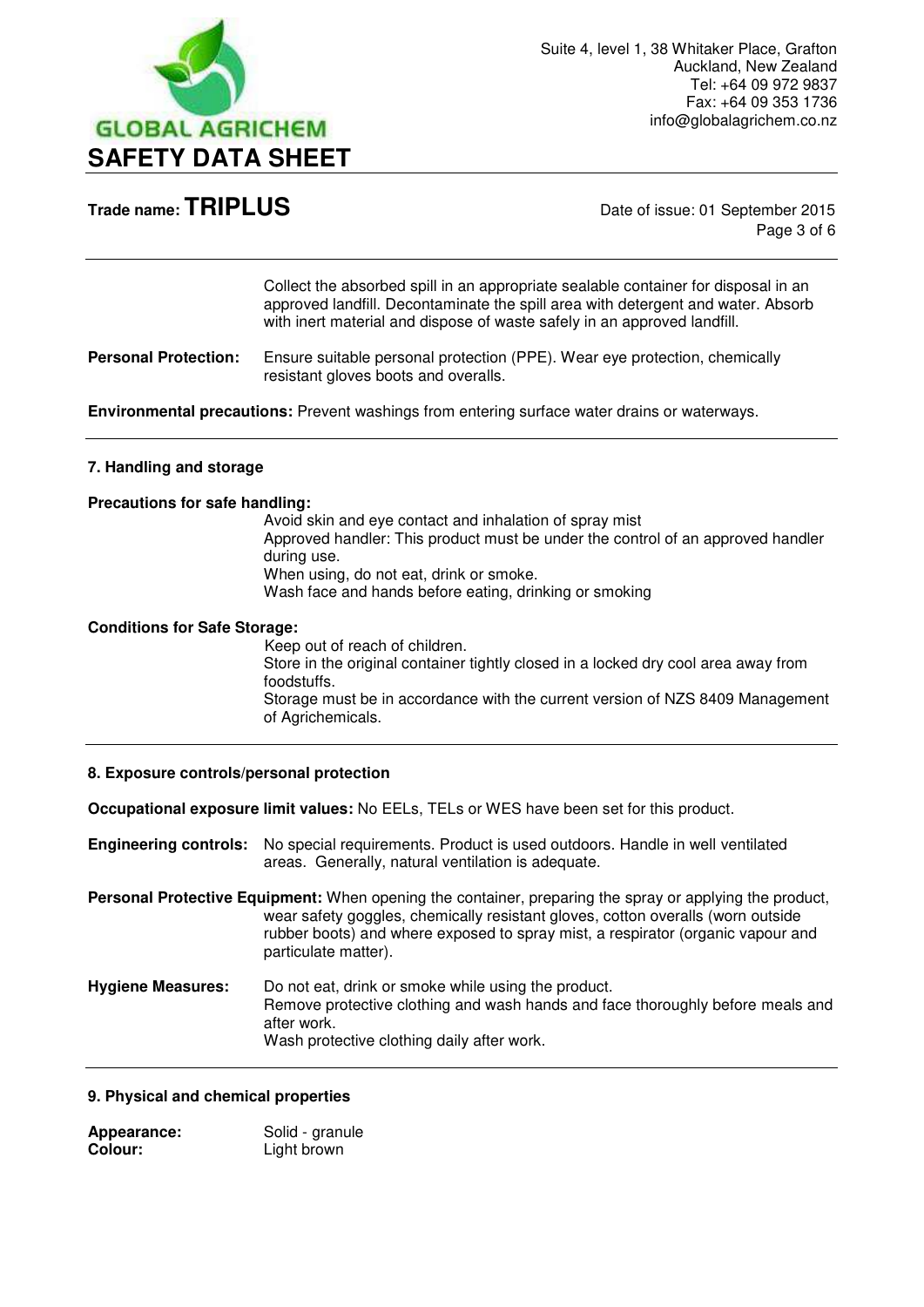

**Trade name: TRIPLUS** Date of issue: 01 September 2015 Page 4 of 6

| Odour:              | No characteristic odour |
|---------------------|-------------------------|
| <b>Flash Point:</b> | Not flammable           |
| pH:                 | $8.5 - 10.5$            |
| Water solubility:   | Dispersible             |

#### **10. Stability and reactivity**

**Chemical Stability:** Stable under normal conditions of handling and storage.

**Incompatible materials:** Do not mix with strong acids and strong alkalis.

Possibility of hazardous reactions: In a fire, formation of hydrogen cyanide, hydrogen fluoride, carbon monoxide and nitrogen oxides can be expected.

#### **11. Toxicological information**

| <b>Acute Toxicity:</b> | Toxicology data has not been determined specifically for this product formulation<br>Data given below is for the active ingredient trifloxystrobin.<br>Acute oral $LD_{50}$ (rat): $>$ 5000 mg/kg<br>Acute percutaneous $LD_{50}$ (rabbits): > 2000 mg/kg<br>Inhalation LC <sub>50</sub> for rats (whole body): > 4650 mg/m <sup>3</sup> |
|------------------------|------------------------------------------------------------------------------------------------------------------------------------------------------------------------------------------------------------------------------------------------------------------------------------------------------------------------------------------|
| Ingestion:             | The formulated product may cause organ damage from repeated oral exposure at<br>high doses.                                                                                                                                                                                                                                              |
| Inhalation:            | Irritant. May cause irritation of mucous membranes. Slightly irritating (rabbit).<br>Avoid inhalation of spray mist while applying the product.                                                                                                                                                                                          |
| Sensitisation:         | Skin sensitiser (guinea pig). Wear skin protection.                                                                                                                                                                                                                                                                                      |
| Carcinogenicity:       | Not carcinogenic.                                                                                                                                                                                                                                                                                                                        |
| Mutagenicity:          | Not mutagenic.                                                                                                                                                                                                                                                                                                                           |
|                        | <b>Reproductive Effects:</b> No adverse effects on reproduction                                                                                                                                                                                                                                                                          |
| Teratogenicity:        | Not teratogenic.                                                                                                                                                                                                                                                                                                                         |

#### **12. Ecological Information**

| Ecotoxicity:               | Very toxic to aquatic life with long lasting effects (9.1A). Avoid contamination of any<br>water supply with product or empty container.<br>Ecotoxicological data has not been determined specifically for this formulated<br>product. Data given below is for the active ingredient trifloxystrobin. |
|----------------------------|-------------------------------------------------------------------------------------------------------------------------------------------------------------------------------------------------------------------------------------------------------------------------------------------------------|
| <b>Environmental Fate:</b> | Dissipates rapidly from soil and surface water.                                                                                                                                                                                                                                                       |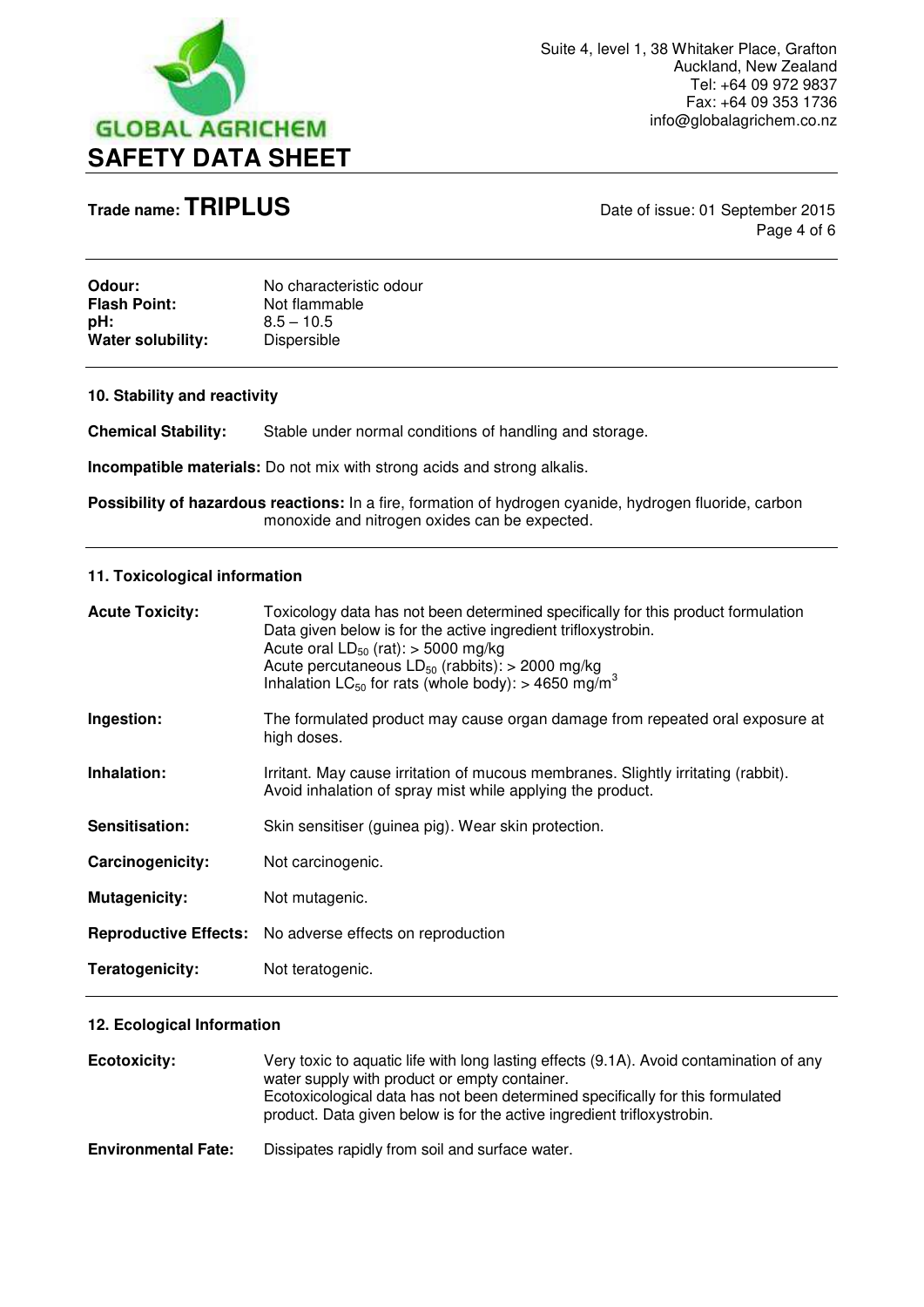

Page 5 of 6

|                                                     | Soil DT <sub>50</sub> : $4.2 - 9.5$ days.<br>No leaching potential.<br>In water, $DT_{50}$ 0.3 – 1 day. $DT_{90}$ 4 – 8 days                                |
|-----------------------------------------------------|-------------------------------------------------------------------------------------------------------------------------------------------------------------|
|                                                     | <b>Acute Toxicity to Fish:</b> Rainbow trout $LC_{50}$ (96 hour): 0.015 mg/litre<br>Bluegill sunfish $LC_{50}$ (96 hour): 0.054 mg/litre                    |
| <b>Acute Toxicity Aquatic Organisms:</b>            | Daphnia $LC_{50}$ (48 hour): 0.016 mg/litre<br>Algae Scenedesmus subspicatus $E_bC_{50}$ : 0.0053 mg/litre                                                  |
| <b>Acute Toxicity Vertebrates (Birds):</b>          | Acute oral $LD_{50}$ bobwhite quail: > 2000 mg/kg<br>Acute oral $LD_{50}$ mallard duck: > 2250 mg/kg<br>Dietary $LC_{50}$ for quail and ducks: $>$ 5050 ppm |
| <b>Acute Toxicity to soil organisms (Worms):</b>    | $LC_{50}$ (14 d): >1000 mg/kg soil                                                                                                                          |
| <b>Acute Toxicity to Terrestrial Invertebrates:</b> | Honey bee oral $LD_{50}$ : > 200 $\mu$ g/bee<br>Honey bee contact $LD_{50}$ : > 200 µg/bee                                                                  |
| 13. Disposal considerations                         |                                                                                                                                                             |
| Product disposal:                                   | Dispose of this product only by using according to the label or at an approved<br>landfill or other approved facility.                                      |
| <b>Container disposal:</b>                          | Triple rinse the empty container adding the rinsate to the spray tank.                                                                                      |

 Recycle if possible, otherwise crush and bury in an approved local authority facility. Avoid contamination of any water supply with product or empty container. Do not use container for any other purpose.

#### **14. Transport regulations**

| <b>Dangerous Goods:</b> | Classified as dangerous goods for transport (9.1A)                                                                                                                                                                                                                                                                           |
|-------------------------|------------------------------------------------------------------------------------------------------------------------------------------------------------------------------------------------------------------------------------------------------------------------------------------------------------------------------|
| Rail /Road /Sea:        | UN Number: 3077<br>Class: 9<br>Packaging Group: III<br>Proper Shipping Name: ENVIRONMENTALLY HAZARDOUS SUBSTANCE,<br>SOLID, N.O.S. (Trifloxystrobin 50%)<br>Hazchem: 2Z<br>Segregation: Refer to the latest Land Transport Dangerous Goods Rule 45001<br>Sea transport may require additional segregation (Refer to NZS5433) |